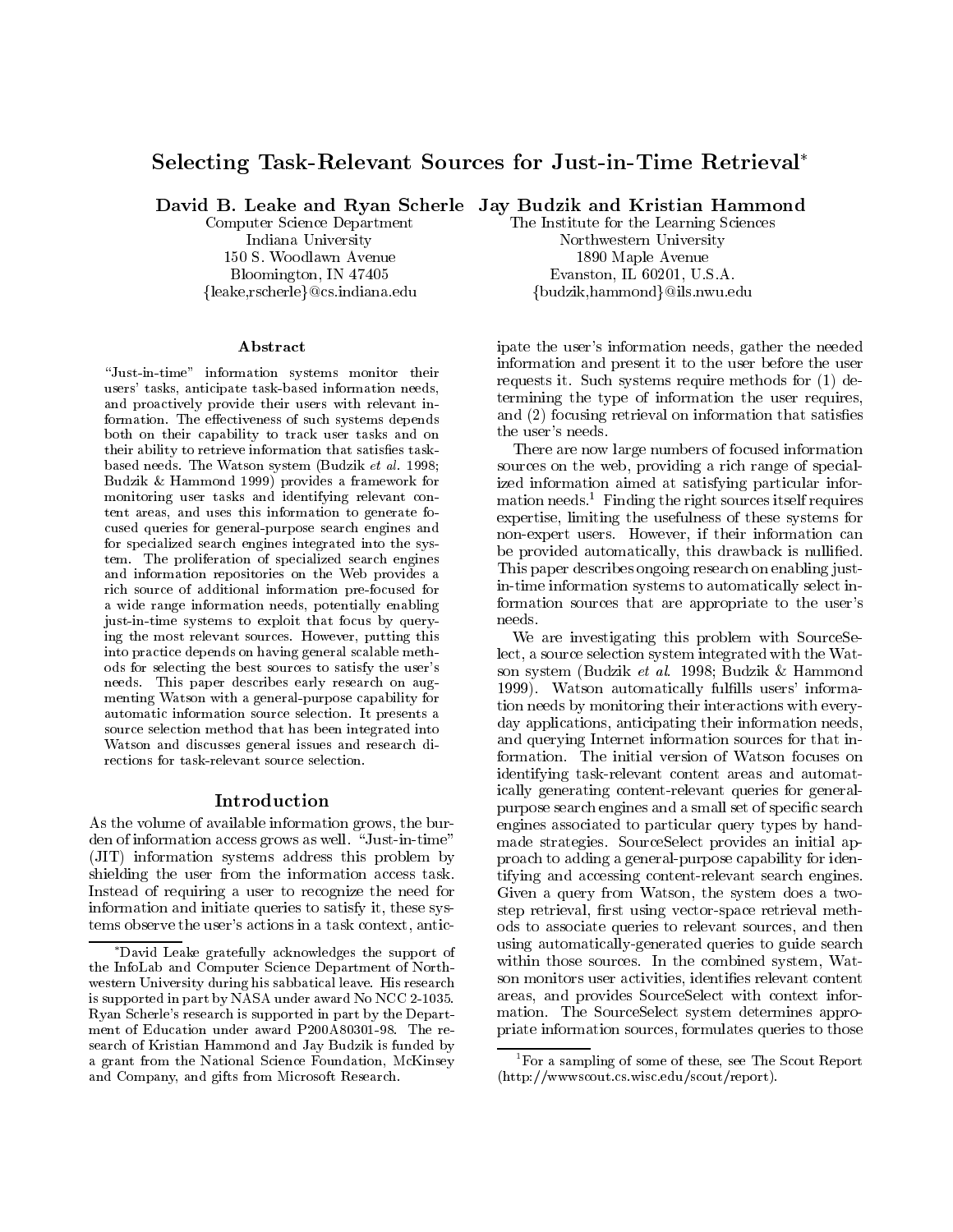sources, sends off those queries, and collates their results for Watson to pass them on to the user. No user intervention is required to target candidate sources.

The paper begins by sketching the Watson frame work and discussing the value of specialized information source selection. It next describes the system and the source selection methods it implements. It then discusses central issues for intelligent source selection and how the approach relates to other current approaches.

# Just-in-Time Information Access: The Watson Framework

The Intelligent Information Laboratory (InfoLab) at Northwestern University is developing a class of systems called Information Management Assistants (IMAs). These systems observe users as they go about completing tasks in everyday software applications and uses its observations to anticipate the user's information needs. They then automatically fulfill these needs ure 1. by querying traditional information sources such as Internet search engines, filtering the results and presenting them to the user. IMAs embody a just-intime information infrastructure in which information is brought to users as they need it, without requiring explicit requests. Essentially, they allow these applications to serve as interfaces for information systems, paving the way for removing the notion of query from information systems altogether.

The first IMA developed at the InfoLab is Watson, an IMA that observes user interaction with applications such as Netscape Navigator, Microsoft Internet Explorer, and Microsoft Word. From its obser vations and a basic knowledge of *information scripts* standard information-seeking behaviors in routine situations—Watson anticipates a user's information needs. It then attempts to automatically fulfill them using common Internet information resources.

The conceptual architecture for IMAs has four components (Budzik et al. 1998):

- The ANTICIPATOR uses an explicit task model to the qu interpret user actions and anticipate a user's information needs.
- $\bullet$  lne CONTENT ANALYZER employs a model of the content of a document in a given application in order to produce a content representation of the document the user is currently manipulating.
- The RESOURCE SELECTOR receives the representation produced by the CONTENT ANALYZER and selects information sources on the basis of the perceived information need and the content of the document at hand, using a description of the available information sources. In most cases, this results in an information request being sent to external sources. A result list is returned in the form of an HTML page.

 $\bullet$  The RESULI PROCESSOR interprets and filters the result list. Results are gathered and clustered using several heuristic result similarity metrics, effectively eliminating redundant results (due to mirrors, multiple equivalent DNS host names, etc.). The resulting list is presented to the user in a separate window.

The above mechanism allows Watson to suggest related information to a user as she writes or browses the Web. Watson observes user interaction with Microsoft Word and Internet Explorer, and uses information sources ranging from general-purpose information repositories such as newspaper archives or AltaVista, to special-purpose information sources such as image search engines and automatic map generators.

When a user navigates to a new Web page, Watson suggests pages related to the topic of the page at hand. Similarly, as a user composes a document in Microsoft Word, Watson suggests Web pages on the topic of the document she is composing. This is illustrated in Fig-

# Motivations for Automatic Source

A well-known problem in generating Internet searches is that queries usually return a wide range of information that may not be relevant to user tasks. For the query "home sales," for example, the first page of results for a recent query to AltaVista contained pointers to information on real estate, realtors and mortgages. This is useful information if the user is interested in the mechanics of selling a home. However, if the user is an economist interested in economic indicators, these references are of little use.

If the context for the "home sales query" is known to be that the user is working on a document on economics, it is possible to anticipate the type of result that will be useful. One way to do this is to add additional search terms. This can be useful, but it is sometimes difficult even for an expert to select the right query terms for the desired subset of information to be retrieved.

Sending queries to specialized search engines makes it possible to delineate context in advance of the query itself. A search engine such as CNN financial, for example, provides a focus towards financial news, and sending the "home sales" query there yields the information an economist might want: information on changes in aggregate sales trends.

The number of specialized search engines and repositories is large and rapidly increasing, providing the opportunity to select task-relevant sources to improve search results—if the right sources can be found. Unfortunately, finding the right sources can itself require considerable expertise. However, if a system such as Watson could automatically provide information from the right sources, the usefulness of its results could po-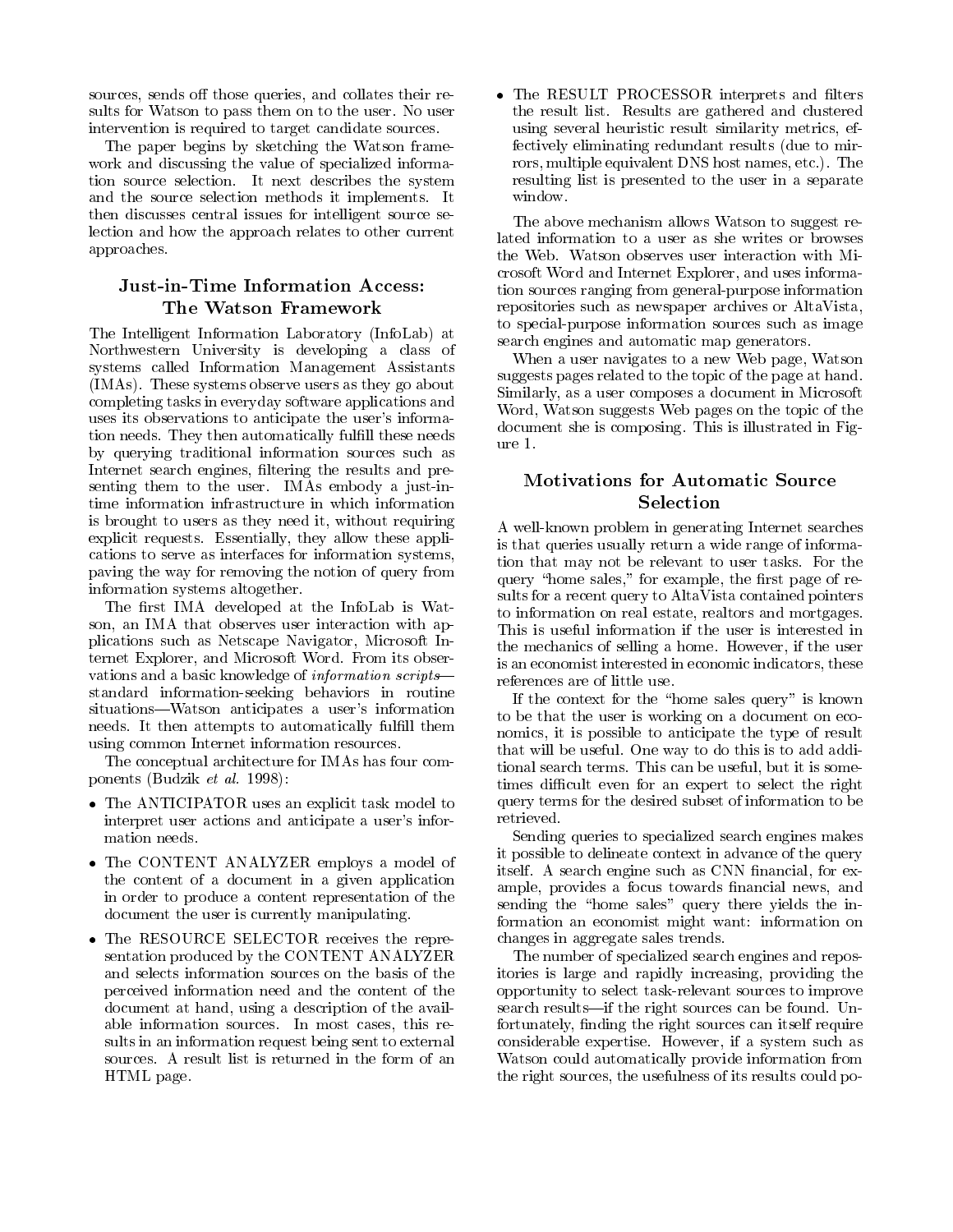| <b>START WARE-THE</b>                                                                                                                                                    |                                                                                                                                                                                                                                                                                                                                                                                                                                                                                                                                                                                                                                                                                                                                                                  | $ \Box x$                                                                                                                                                                                                                                                                                                                                                                |
|--------------------------------------------------------------------------------------------------------------------------------------------------------------------------|------------------------------------------------------------------------------------------------------------------------------------------------------------------------------------------------------------------------------------------------------------------------------------------------------------------------------------------------------------------------------------------------------------------------------------------------------------------------------------------------------------------------------------------------------------------------------------------------------------------------------------------------------------------------------------------------------------------------------------------------------------------|--------------------------------------------------------------------------------------------------------------------------------------------------------------------------------------------------------------------------------------------------------------------------------------------------------------------------------------------------------------------------|
| The Full                                                                                                                                                                 | Doert format Wedne Taob Table teels                                                                                                                                                                                                                                                                                                                                                                                                                                                                                                                                                                                                                                                                                                                              |                                                                                                                                                                                                                                                                                                                                                                          |
|                                                                                                                                                                          | DIR # 437 せい中国ペロ・コール中国国国の第一国有1000 - 国                                                                                                                                                                                                                                                                                                                                                                                                                                                                                                                                                                                                                                                                                                                            |                                                                                                                                                                                                                                                                                                                                                                          |
| <b>Romal</b>                                                                                                                                                             | ※TheoderRocks × 11 × B / U 正著著書 田   三三 健健 □ - イ - △ -                                                                                                                                                                                                                                                                                                                                                                                                                                                                                                                                                                                                                                                                                                            |                                                                                                                                                                                                                                                                                                                                                                          |
|                                                                                                                                                                          | $\frac{1}{2}$ . The second contract of $\frac{1}{2}$ is a second contract of $\frac{1}{2}$ . The second contract of $\frac{1}{2}$ is a second contract of $\frac{1}{2}$                                                                                                                                                                                                                                                                                                                                                                                                                                                                                                                                                                                          |                                                                                                                                                                                                                                                                                                                                                                          |
|                                                                                                                                                                          | The rolonization of ladia by Batish imperishets has been catatized on a number of fronts. Along with each there<br>cellstime we can necover componding ideals for elvinosium. These ideals not only deem this cellscion, they also<br>influence the formation of plans for how links should proceed as an independent nation. In this paper we will<br>consider two vis wpears, first of Gandhi, then of Helyp. We will discuss how their ideals for civilization differ, how<br>they influence their oritions as of British impresidion, as well as how they inform their visions for the development<br>of Inde. Finally, we will discuss these approaches to national development using the writings of Collingwood and<br>Rahman or a theoretical framework. |                                                                                                                                                                                                                                                                                                                                                                          |
| Schoolwestern University Infolair: VATSON                                                                                                                                | - Dixi book with the index propis                                                                                                                                                                                                                                                                                                                                                                                                                                                                                                                                                                                                                                                                                                                                |                                                                                                                                                                                                                                                                                                                                                                          |
| <b>WATSON</b>                                                                                                                                                            | Intelligent Information Laboratory                                                                                                                                                                                                                                                                                                                                                                                                                                                                                                                                                                                                                                                                                                                               | th anived for the sule purpose of<br>print in potter and gain influence.<br>e. He goes so far us to say that                                                                                                                                                                                                                                                             |
| Guggestions for Word Document, Document2.                                                                                                                                |                                                                                                                                                                                                                                                                                                                                                                                                                                                                                                                                                                                                                                                                                                                                                                  | benefit from commerce through                                                                                                                                                                                                                                                                                                                                            |
| <b>External Sources</b>                                                                                                                                                  |                                                                                                                                                                                                                                                                                                                                                                                                                                                                                                                                                                                                                                                                                                                                                                  | Revers that has spread throughout                                                                                                                                                                                                                                                                                                                                        |
| Ultre Dynasty: The Nehru-Gandhi Story<br>Divertura de Gandhi y Nebsu<br>Diloa Monta keess Bandhi's idools alike<br>Diesen Coleegatee In India<br>мł<br>Givery in context | Domasty, The Nehru-Gandhi Story by Adams, Jack Joint Asthor. Whitehead, Phil.<br>ERediff On The NeT: B K Nehru reveals why India Gandhi got rid of Fareeg Abdul<br>Diedia mid-term polis congress sonta gandhi campaign situsen kass The Week Jani<br>EPRG 1999 WreenSpring Season Highlights - THE DYNASTY: THE NEHRLI-GANDH<br>DivisioningtonPost Com Flashback: Gandhi Stops British Plan<br>Office Earth ThmeseWDIA Hale's Sonia Oandhi becomes charismatic leader of inci-<br>EINDIA-POLITICS: Congress Turns to Gandhi Dynasty<br>five year plan.                                                                                                                                                                                                          | all serior. For Gandhi, morality and<br>and a buseroung economy. He<br>ertus (Candhi, 34). He goes on to<br>fosse are bound by the beautisting.<br>echnology as senstorally allowing<br>see that relyers enable "but men<br>on never meant to travel so far in<br>dy of lettest as primarily useless<br>duty towards Oud. This sense of<br>in which government is shored |
| <b>Studuo: Dona</b>                                                                                                                                                      | <b>INSTERNED IN</b>                                                                                                                                                                                                                                                                                                                                                                                                                                                                                                                                                                                                                                                                                                                                              |                                                                                                                                                                                                                                                                                                                                                                          |
|                                                                                                                                                                          |                                                                                                                                                                                                                                                                                                                                                                                                                                                                                                                                                                                                                                                                                                                                                                  |                                                                                                                                                                                                                                                                                                                                                                          |

Figure 1: Watson suggesting information sources to assist in a research paper.

tentially be increased without burden for the user. The goal of the SourceSelect pro ject is to develop methods for automatically identifying relevant information and satisfying the information needs.

### SourceSelect

SourceSelect bridges the gap between a representation of the type of information relevant to the user's task, as generated by Watson, and information sources on the Internet. The aim is a scalable approach that can improve focus while requiring minimal knowledge to be coded. Consequently, we have begun by investigating the use of IR methods to form the association between queries and sources. The choice of sources is based whenever possible on easily accessible information that does not require representing the focuses of the search engines by hand.

Our method divides the search engines used by Watson into two groups, general and specific. Every focused search engine has a list of keywords associated with it, keywords gathered from the META tags on the search engine's main page. A small percentage of search engines do not have keywords in META tags; their keyword lists are constructed manually. The system can currently access six specialized search engines for various topics: CNN, CNNfn, Indiana University, the India engine Khoj, HumorSearch, and ESPN.

When a query is generated by the Watson engine, the SourceSelect uses a vector-space retrieval algorithm (Salton & McGill 1983) to go against the keywords for each search engine, to find specialized search engines relevant to the query (recall that Watson's queries are processed to include terms associated with the task context). This identifies a set of search engines whose focuses are believed relevant to the query, based on a pre-set threshold for sufficient relevance. (This threshold has been set arbitrarily, but we plan to investigate the effects of tuning.) The query is then sent to the selected specialized search engines in addition to the general search engines. For some search engines, the length of the query is reduced to the first few terms to improve retrieval performance. When results are returned from these search engines, they are sent back to the Watson engine for clustering and display

When the selected search engines are especially appropriate, this method can markedly improve the quality of the results generated for a query. For example, while browsing a page on www.cbs.com concerning the Dow Jones industrial average crossing the 10,000 mark, the suggestions in Table 1 were generated by standard Watson and Watson with SourceSelect (page titles are shown). The original version of Watson found some sites that relate to financial news, but the results were not very useful for someone with an interest in the Dow. With SourceSelect, the keywords Watson generated for the paper matched with keywords for the CNN financial search engine, and better results were produced.

Two key questions for this approach are whether the selection of specialized search engines will improve re-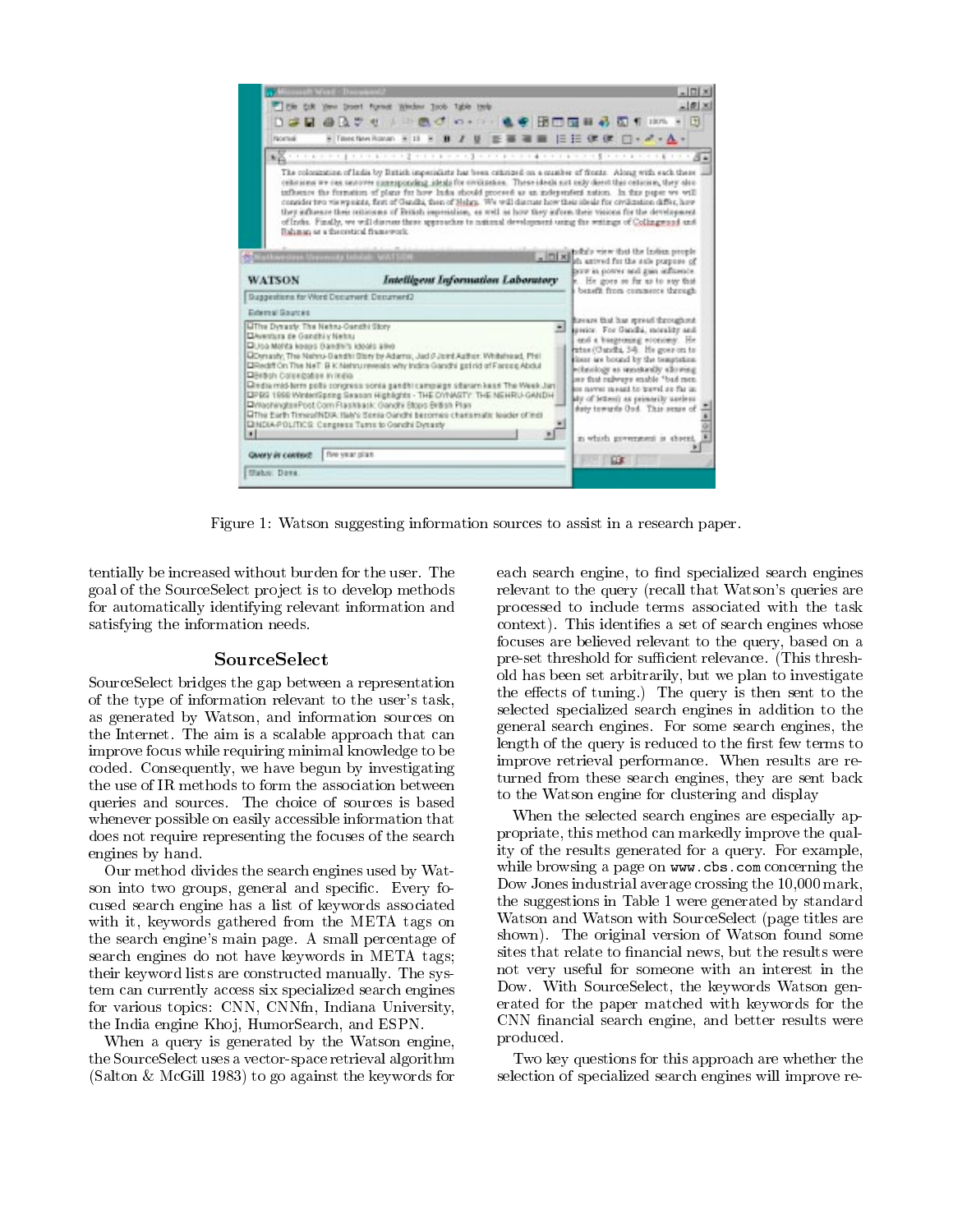| <b>Standard Watson</b>                                | <b>Watson with SourceSelect</b>                        |  |
|-------------------------------------------------------|--------------------------------------------------------|--|
| WDBJ 7 news at 6 for $08/11/96$                       | Technology Stocks Slip In Lackluster Trading           |  |
| The 6 O'Clock Report, Wednesday, 8/5/98               | When a fund company is publicly traded - Mar. 19, 1999 |  |
| 85 Documents about 'Dog bites & Stats'                | Dow manages slight gain in early morning trading       |  |
| http://www.io.com/nuka/Text/kpnuka981029.txt          | Toon Inn                                               |  |
| Log from the hatching of  Kereneth's Clutch Ista      | Dow slides 31.13 in jittery trading                    |  |
| Factors Influencing Media Coverage of Business Crises | CNNfn - Dow Squeezes out gain - Nov. 4, 1997           |  |
|                                                       | CNNfn - Dow breaks  losing streak - June 17, 1996      |  |
|                                                       | Dow closes up 337.17 in record gain on busiestday ever |  |
|                                                       | Tech Stocks Solid As Dow And Nasdaq Gain               |  |

Table 1: Example of Watson results with and without source selection.

sults for queries in their context area, and whether possible erroneous selection of specialized search engines will degrade performance for queries that are not in their content area. Informal trials are encouraging and we are now designing experiments to test these two questions.

# **Issues**

Issues for automatic source selection include how to Issues for automatic source selection include how to identify the user's information needs, how to select sources relevant to those needs, and how to access and exploit the information they provide. We discuss each of these in turn.

# Identify in the contract information in the contract of the contract of the contract of the contract of the co

A key goal of IMAs is to automatically provide users with the right information, rather than forcing them to interrupt their tasks as they notice needs for information and try to satisfy those needs through manual searching. Achieving this goal depends on the system being able to determine what information is relevant to the current goals, without directly querying the user. In principle, abductive plan recognition could be used to explain the user's actions and anticipate information needs. In practice, however, there are many reasons this is not possible: it is too difficult to generate high-level explanations for user behavior, processing cost is too high, too much background knowledge is required, and too many explanations are possible for the observed behaviors.

The Watson approach is to use limited task knowledge, at the level of how particular applications are used and how to infer content information likely to be relevant, to guide its description of relevant content. For example, Watson's knowledge includes that headings in documents are likely to be important. Based on this knowledge, it describes the important content of a document by generating a term vector that gives greater weights to terms in headings. Thus contentrelevance is used as an easier-to-compute proxy for task-relevance.

An issue to explore is whether it is worthwhile to preserve the context independently of a query describing information needs within that context. In this approach, the context alone would be used to select specialized search engines to then be presented with the query that assumes that context.

Our initial method for describing the focuses of specic search engines relies on the keywords selected by search engine developers to describe them. These tags provide a reasonable first pass to characterizations, but there is no guarantee that these tags will be accurate. (In some cases the inaccuracies are intentional, as search engines add popular tags merely to increase the chance that the tags for their search engines will match queries presented to other search engines, to increase their traf fic.) We plan to explore other methods for characterizing information sources, such as generating term vectors directly from crawling site contents for accessible repositories. We also plan to investigate methods for more flexible matching of page descriptions, such as using a hierarchy to provide more flexible matching for related terms.

# Engine-Specic Query Generation

Being able to select specialized information sources raises interesting questions about how to transform general queries into queries that exploit the contextual focus provided by a specialized search engine. When generating a query for a general-purpose search engine such as AltaVista, much of the query content is needed to disambiguate the required context. Once a context is established by the specialized source, that information is no longer necessary. Some search engines automatically AND the terms in queries as their default processing mode (e.g., ESPN), making it possible that the additional terms included for disambiguation will prevent useful information from being retrieved. (For www.humorsearch.com, which has a very small database, queries with more than two terms appear to seldom retrieve any results.) In general, being able to access specialized information sources raises interesting questions of how to tailor queries to those sources, in light of both the information needed and the characteristics of the sources themselves.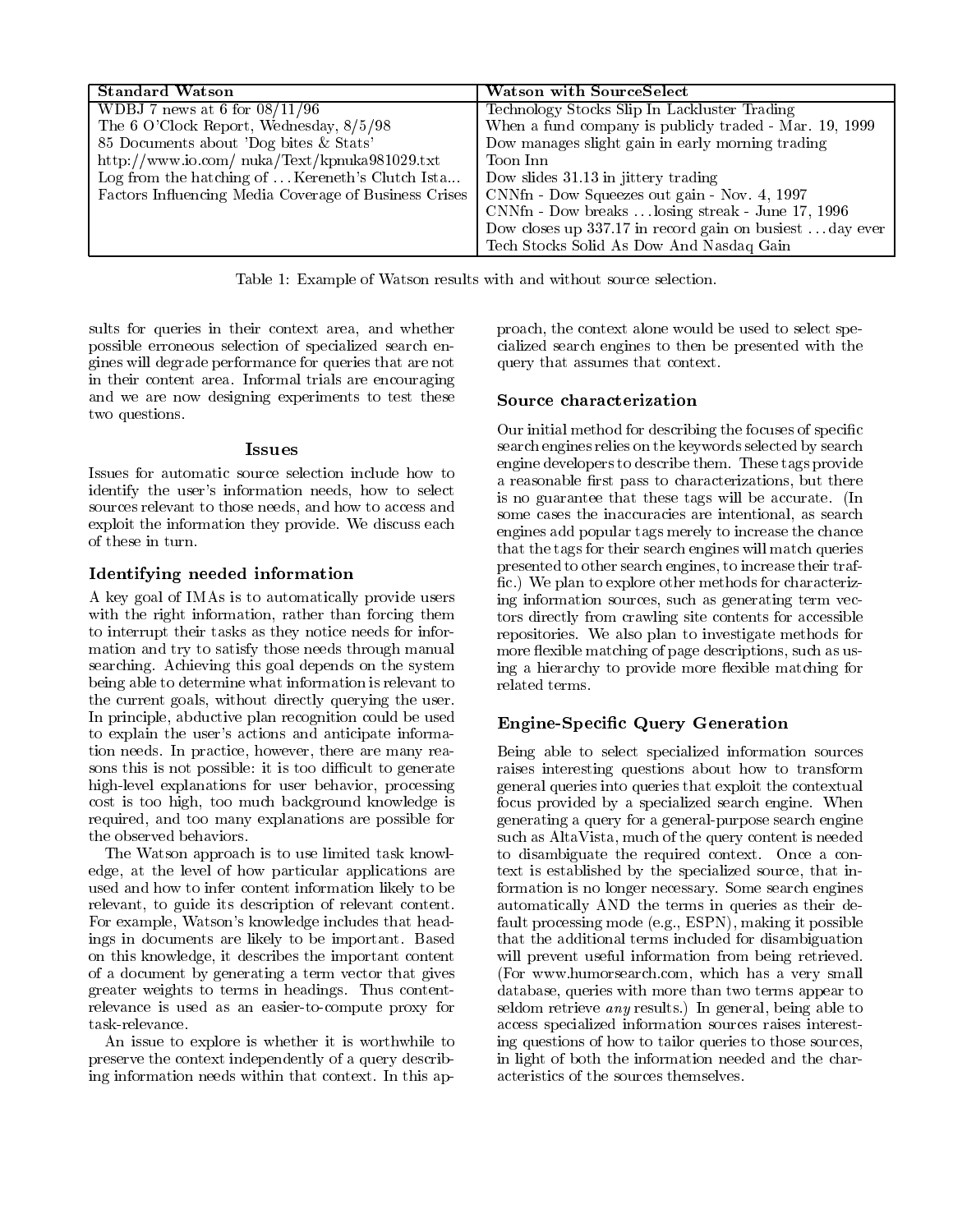### Parser Selection and Wrapper Generation

Accessing specialized search engines requires having mechanisms for extracting the information that they return and making it available in a useful form. This corresponds to the well-known problem of wrapper generation. SourceSelect relies on hand-coded wrappers to access its information sources, but ideally would exploit either a standard set of wrappers to allow semi-automatic selection or wrapper learning methods (e.g., (Kushmerick, Doorenbos, & Weld 1997)) to facilitate the addition of new sources. Effective methods for wrapper generation are one precondition for automatic addition of new information sources.

## Collation Results and Collation Results and Collation Results and Collation Results and Collation Results and Collation Results are a set of the collation of the collation Results and Collation Results and Collation Result

A final issue is how to merge the results of multiple specialized sources. SourceSelect currently relies on heuristic clustering algorithms in Watson to group results. These algorithms use information such as the titles of pages and the structure of URLs to decide when two pages are similar. For specialized information sources, these heuristics could be augmented with heuristics that also consider the implicit context provided by the sources of the information themselves.

## Perspective

The basic Watson system addresses task-relevant focusing by automatically generating queries relevant to content areas associated with the task. The addition of SourceSelect adds task-based focusing for selecting where the query is sent. The premises of this approach contrast dramatically with those of a search engine such as Google (http://www.google.com), in which the goal of a search is to find a "consensus" answer. In our approach, the goal of a search is to find the answer most relevant to a specific information-seeking context, and the use of specialized resources helps assure the rele vance of the result to that context.

Surprisingly little work has been done on source selection. The most notable example, a previous version of SavvySearch (Dreilinger & Howe 1997) kept track of how well search engines handled past queries, and used vector-space retrieval to match the current query to a search engine that has previously done well with similar queries. ProFusion (Gauch&Wang 1996) used a handbuilt knowledge hierarchy to categorize queries and select relevant search engines. More recently, an agent-based learning system was added to ProFusion to manipulate each engine's place in the hierarchy based on past searches (Fan & Gauch 1999).

Older systems, like Metacrawler (Selberg & Etzioni 1995) use only general search engines and send the query to allof them. Bandwidth constraints limit the number of search engines that can be queried. The current incarnation of SavvySearch (http://www.savvysearch.com) now appears to use this approach as well.

The Internet Sleuth (http://www.isleuth.com) is a search engine that indexes other specialized search engines. It allows the user to effectively perform a sourceselection algorithm by hand.

Apple's Sherlock (http://www.apple.com/sherlock) allows the user to select the search engines that will be queried. This approach puts the burden of source selection entirely on the user. The user is forced to remember which search engines give the most relevant results for each type of query he may want to use.

The GlOSS (Gravano, Garcia-Molina, & Tomasic 1994) system obtains the index from each of its information sources, and combines these indices to form a meta-index, which is used for source selection. The drawback of this approach is that all of the information sources must cooperate by providing their indices in order for the meta-index to be built.

EMIR (Kulyukin 1999) maintains positive and negative keyword vectors for each of its information sources. Like GlOSS, it needs the cooperation of the information sources to maintain an accurate representation of their contents.

Most of these systems, use general-purpose search engines for their information sources. While generalpurpose search engines provide the broadest coverage, focused search engines can have a much greater concentration of relevant links within their sub ject area. When Watson's contextual information is added to basic source selection, focused search engines appear to provide better results than general search engines.

# Conclusion

SourceSelect augments Watson's just-in-time retrieval framework with the capability to choose specialized information sources related to the current context. The goal is to leverage off existing information resources to automatically provide the user with task-relevant information. The current version of SourceSelect matches term vector descriptions of the content area of interest to descriptions from the tags of specialized search engines to select sources expected to be relevant to those content areas, queries those sources, and for wards those results to Watson for presentation to the user. Initial tests have been encouraging; next steps include addition of other specialized search engines, formal evaluation, and exploration of alternative methods for describing task-relevant content and selecting information sources.

### References

Budzik, J., and Hammond, K. 1999. Watson: a justin-time information environment. In AAAI Workshop on Intelligent Information Systems. In Press.

Budzik, J.; Hammond, K.; Marlow, C.; and Scheinkman, A. 1998. Anticipating information needs: Everyday applications as interfaces to internet information resources. In Proceedings of the 1998